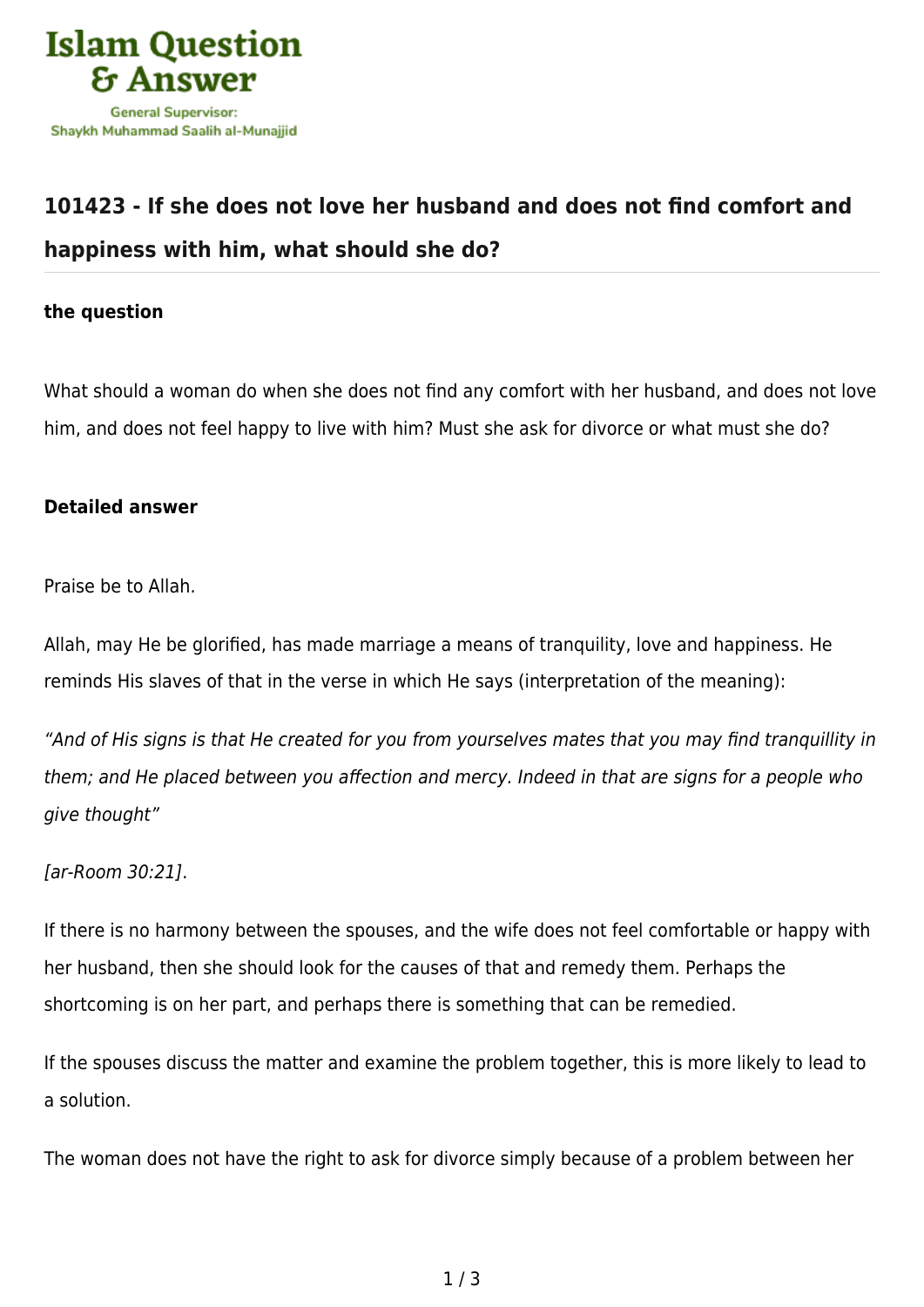

Shavkh Muhammad Saalih al-Munaiiid

and her husband, or because she wants to marry somebody who she thinks is better than him. The basic principle is that it is forbidden to ask for divorce, because of the report narrated by Abu Dawood (2226), at-Tirmidhi (1187) and Ibn Maajah (2055) from Thawbaan (may Allah be pleased with him), who said: The Messenger of Allah (blessings and peace of Allah be upon him) said: "Any woman who asks her husband for a divorce without a compelling reason, the fragrance of Paradise will be forbidden to her." Classed as saheeh by al-Albaani in Saheeh Abi Dawood.

But if the wife dislikes the husband because of his appearance, or because of his bad treatment, and she cannot stand to live with him, then it is permissible for her to request divorce, because there is no interest to be served by her staying with him in that case, and – moreover – her hatred of her husband may prompt her to fall short in her duties towards him, in which case she would be sinning.

Al-Bukhaari narrated in his Saheeh (4867) from Ibn 'Abbaas (may Allah be pleased with him) that the wife of Thaabit ibn Qays came to the Prophet (peace and blessings of Allaah be upon him) and said: "O Messenger of Allah, I do not find any fault with Thaabit ibn Qays in his character or his religious commitment, but I do not want to commit any act of kufr after becoming a Muslim." The Prophet (peace and blessings of Allah be upon him) said to her, "Will you give back his garden?" She said, "Yes." The Prophet (peace and blessings of Allah be upon him) said to Thaabit: "Take back your garden, and divorce her.".

Her words, "but I do not want to commit any act of kufr after becoming a Muslim", mean: I do not want to do any deeds that would be contrary to the teachings of Islam, such as resenting my husband, disobeying him, not fulfilling his rights, and so on.

## See Fath al-Baari (9/400).

This woman was afraid of staying with her husband when she resented him, or falling short in her duties towards him, and was afraid that she would disobey him and thus be sinning. So she